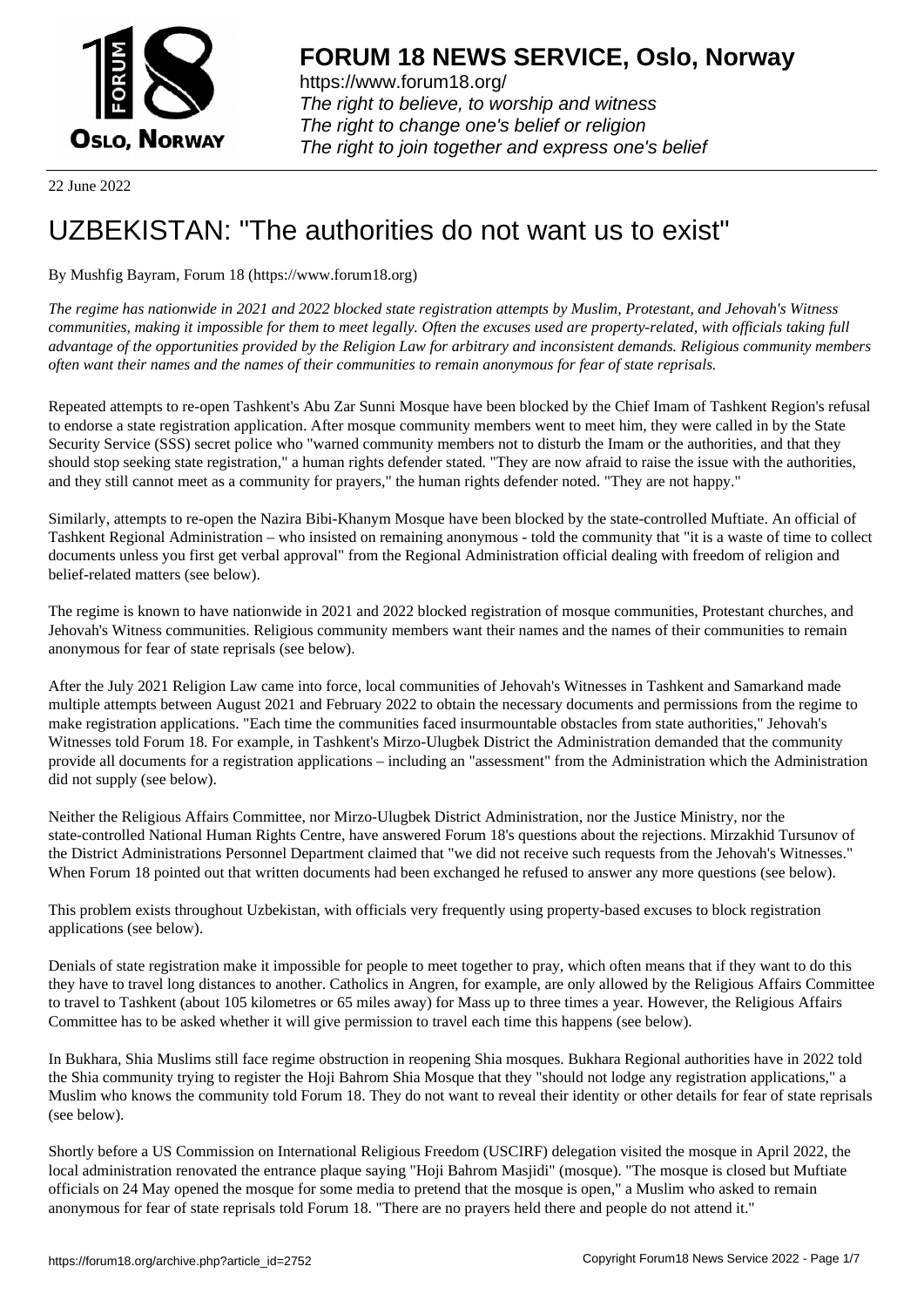After the USCIRF delegation had left uzbekistan, the entrance planet to read the entrance planet to read the e (social affairs). "They keep kitchen utensils there for cooking, as it is a tradition to eat together when gathering for a community activity," the Muslim said. "But we want to be allowed to use it as a mosque". A Bukhara Regional Administration official claimed to Forum 18: "It is not a mosque. It is just a building belonging to the local mahalla" (see below).

Jehovah's Witnesses in Samarkand have made repeated applications for state registration, and are still being blocked with property-related excuses. The Samarkand Regional Department for Construction Control replied on 16 November 2021 with the claim that the Housing Code requires that the building the community uses must be classified as non-residential. Jehovah's Witnesses replied pointing out that the building was already classified as non-residential (see below).

All exercise of freedom of religion and belief by religious communities without state permission to exist is illegal. Multiple documents and permissions are required to apply for state registration (https://www.forum18.org/archive.php?article\_id=2699), including an "expert analysis" by the Religious Affairs Committee and an "assessment" of a religious community's building by local and regional administrations. Much in the applications process is unclear, and there are multiple opportunities for the regime to arbitrarily refuse registration applications with no possibilities for communities to even know the "reasons" for the refusal or appeal against it. The complex process of applying for state registration also provides multiple opportunities for officials to seek bribes.

### Imam blocks mosque being opened

The Abu Zar Sunni Mosque in Bahor mahalla (residential area) in Tashkent's Yangiyul District was built in the early 1990s, but was closed by the regime in 2007. The regime also forcibly closed Shia mosques in 2008

(https://www.forum18.org/archive.php?article\_id=2669). "The local authorities rented out the Abu Zar Mosque building for use as a house," a human rights defender told Forum 18. After unelected President (https://www.osce.org/odihr/elections/uzbekistan) Shavkat Mirziyoyev claimed he would allow freedom of religion and belief, in 2019 "the tenants left the building, local Muslims financed the mosque's renovation, and after three years in 2022 it was ready for use as a mosque again."

On 7 January the Abu Zar Mosque community wrote to Jasur Raupov, Chief Imam of Tashkent Region, to endorse in writing an application for state registration. Religion Law Article 14 – which specifies which documents must accompany registration applications – states: "Statutes of religious organisations which have centralised organs of administration must be agreed by these organs." (https://www.forum18.org/archive.php?article\_id=2699) Officials interpret this provision in a way that prevents any mosque without the approval of the state-controlled Spiritual Administration of Muslims (the Muftiate) from seeking state registration. This is why mosque community members needed Imam Raupov's approval.

Imam Raupov did not answer the letter (seen by Forum 18), and so over a month later in February mosque community members and the head of the local administration went to see Raupov in person. He promised to answer the letter, a human rights defender told Forum 18 on 6 June.

There is an unpublished ban on opening mosques which are not run by the state-controlled Muftiate (https://www.forum18.org/archive.php?article\_id=2699). Local people called for this ban to be abolished by the 2021 Religion Law, but the regime ignored this demand.

"Stop seeking state registration" SSS secret police orders mosque community

However, almost immediately after the meeting Abu Zar Mosque community members were summoned to the local office of the State Security Service (SSS) secret police (https://www.forum18.org/archive.php?article\_id=2699). "The SSS warned community members not to disturb the Imam or the authorities, and that they should stop seeking state registration," the human rights defender stated.

"They are now afraid to raise the issue with the authorities, and they still cannot meet as a community for prayers," the human rights defender noted. "They are not happy."

### The regime has jailed Muslims who meet together to pray without state permission

(https://www.forum18.org/archive.php?article\_id=2699), and also fines those guilty of this "offence". For example, on 2 March Nosir Numanov and his friends went to their local mosque for evening prayer. As there were too many other worshippers and many police outside the mosque, they went to a local teahouse to say their prayers, and afterwards planned to have a meal together. On 11 March a Judge handed Numanov a 15-day jail sentence and fined the teahouse owner about 10 months' average wages (https://www.forum18.org/archive.php?article\_id=2729).

"Can I answer this question later?"

Imam Raupov claimed to Forum 18 on 9 June that he had answered the Abu Zar community's 7 January letter asking for approval for a state registration application, but then changed his story when Forum 18 pointed out that the community had not received a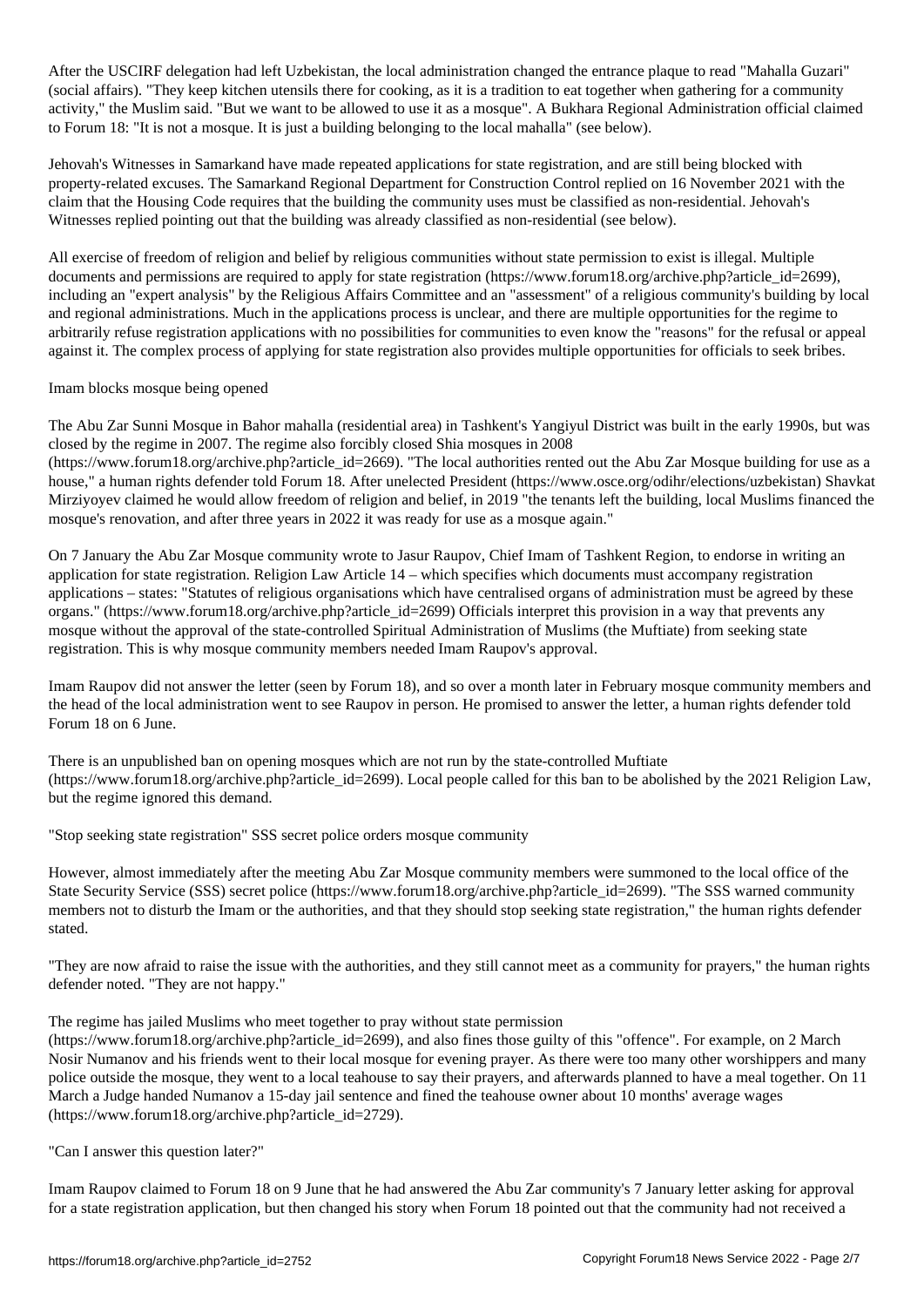When Forum 18 asked why in June he had still not looked at a letter sent in January, and when he would reply as he promised in February that he would, Imam Raupov replied: "Can I answer this question later," and then put the phone down. He made no comment on why the SSS secret police ordered mosque community members not to seek state registration immediately after they met him. Raupov did not answer later phone calls.

Muslims in Bukhara have noted that state-appointed imams are "acting together with the authorities as they were appointed with their endorsement (https://www.forum18.org/archive.php?article\_id=2669)."

An SSS secret police officer (who refused to give his name) at its Tashkent headquarters refused on 9 June to explain their actions. After writing down the question he claimed it was "a wrong number" and then put the phone down.

"The authorities do not want us to exist"

Similarly to the Abu Zar Mosque, the Nazira Bibi-Khanym Mosque in Tashkent Region was opened in the early 1990s and was forcibly closed by the regime in 2007. After 2007 the mosque building was used as a food shop, and the mosque grounds are now in 2022 used to raise turkeys.

From 2019 the mosque community started collecting the documents to apply for state registration (https://www.forum18.org/archive.php?article\_id=2699), a human rights defender told Forum 18. "It was very hard for us to collect all these papers from the various authorities," the mosque community told the human rights defender.

In April 2022 the mosque community went to the state-controlled Muftiate (https://www.forum18.org/archive.php?article\_id=2699) to get their approval to apply for state registration. However, Muftiate officials told the mosque community that they have to once again collect the same documents. The excuse given for this demand – not backed by published law - is that the July 2021 Religion Law (https://www.forum18.org/archive.php?article\_id=2699) is now in force. "Once again they force us to undergo the same very hard process," the mosque community said. "It looks like the authorities do not want us to exist."

"Waste of time to collect documents .. unless you first get verbal approval"

An official of Tashkent Regional Administration – who insisted on remaining anonymous - told the community that "it is a waste of time to collect documents unless you first get verbal approval from Zokirjon Hidoyatov." He is Regional Administration official dealing with freedom of religion and belief-related matters. "Hidoyatov is the most important person who opposes registration of any religious community in the Region," the official told the mosque community.

Tashkent Regional authorities are also known to have in 2021 and 2022 blocked registration of another mosque community as well as Protestant churches and Jehovah's Witness communities. Religious community members want the names and the names of their communities to remain anonymous for fear of state reprisals.

On 9 June Tashkent Regional Administration officials refused to tell Forum 18 why they blocked state registration applications from multiple religious communities. Hidoyatov did not answer his phone on either 8 or 9 June.

"Insurmountable obstacles from state authorities"

The only legally registered local community of Jehovah's Witnesses in Uzbekistan is in Chirchik in Tashkent Region. Multiple attempts from 2018 onwards to gain state registration have been made by other Jehovah's Witness communities in the cities of Bukhara, Fergana, Karshi, Samarkand, Tashkent, Urgench, and Nukus (in Karakalpakstan). These – including attempts to appeal through the courts – have all been blocked by the regime (https://www.forum18.org/archive.php?article\_id=2527).

After the July 2021 Religion Law (https://www.forum18.org/archive.php?article\_id=2699) came into force, local communities of Jehovah's Witnesses in Tashkent and Samarkand (see below) made multiple attempts between August 2021 and February 2022 to obtain the necessary documents and permissions from the regime to make registration applications. "Each time the communities faced insurmountable obstacles from state authorities," Jehovah's Witnesses told Forum 18 on 15 June.

On 17 August 2021, a group of Jehovah's Witnesses in Tashkent's Mirzo-Ulugbek District applied to both the Religious Affairs Committee asking for their "expert analysis" and the local administration asking for their "assessment", so as to apply for state registration (https://www.forum18.org/archive.php?article\_id=2699).

On 18 August, the Religious Affairs Committee rejected the application and refused to provide its "expert analysis" justifying the refusal. The Committee also claimed that it had asked the Mirzo-Ulugbek District Administration for its "assessment" on the building of the community, and stated that "Article 17 of the Religion Law only discloses the list of documents required for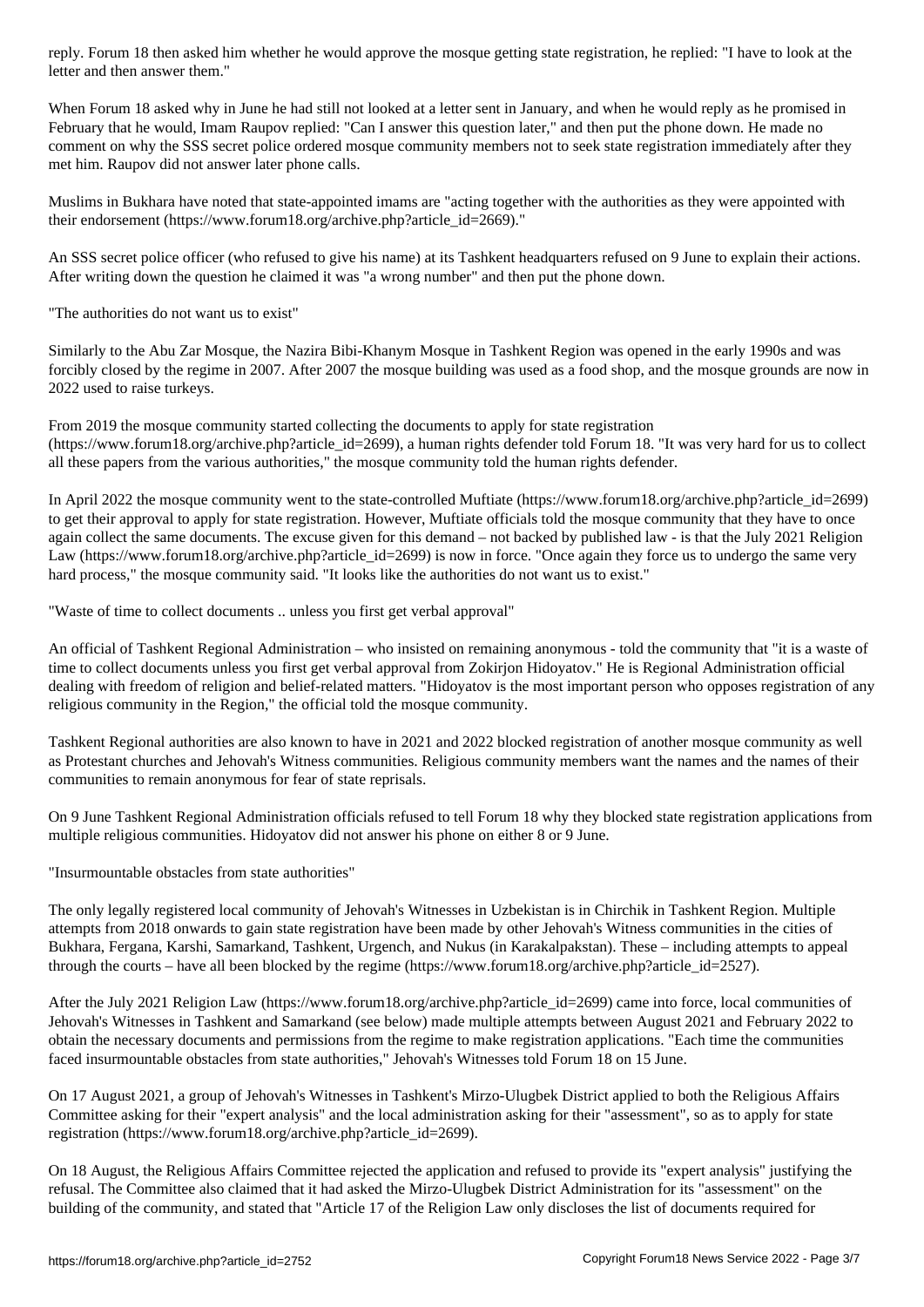On 10 September Jehovah's Witnesses asked the District Administration for their "assessment" (https://www.forum18.org/archive.php?article\_id=2699). The Administration replied demanding that the community provide all documents for a registration applications – including the "assessment" the Administration did not supply.

On 6 October, 8 November, 17 November and 2 December Jehovah's Witnesses asked the Tashkent Construction Control Department for their "assessment" of the building's compliance with the necessary standards. Two days later, on 8 October and later the Department replied each time that they cannot provide an "assessment" as Mirzo-Ulugbek District Administration is responsible for this.

The Construction Control Department did not answer Forum 18's calls on 16 June 2022.

On 4 November 2021 Jehovah's Witnesses asked the District Administration in writing to clarify what exact documents they wanted. On 15 November the Administration told the community in writing that they need the Religious Affairs Committee (https://www.forum18.org/archive.php?article\_id=2699) permission, the local administration's own "assessment" on the community's building, and a copy of the community's charter.

On 15 December, the Jehovah's Witnesses appealed to the Justice Ministry and the state-controlled National Human Rights Centre in Tashkent to explain what was necessary.

On 28 December the Construction Control Department replied that the rented premises of the community had "the right of ownership," and that the building's construction "was "carried out in accordance with urban planning norms and rules."

On 29 December the Justice Ministry replied claiming that under Town Planning Regulations "'institutions of ritual services' [religious communities] are not allowed to use non-residential buildings or premises for their religious activity." Jehovah's Witnesses observed to Forum 18 that "institutions of ritual services" are not mentioned in the Town Planning Regulations.

On 19 January 2022, Jehovah's Witnesses submitted a new application to the Tashkent Administration for their "assessment", submitting a full package of documents except for the permission of the Religious Affairs Committee (https://www.forum18.org/archive.php?article\_id=2699).

On 3 February the Administration rejected the request, claiming that the documents provided by the community were "incomplete" – without stating in what way they were "incomplete."

Neither the Religious Affairs Committee, nor Mirzo-Ulugbek District Administration, nor the Justice Ministry, nor the state-controlled National Human Rights Centre, on 16 June 2022 answered Forum 18's questions about the rejections. Mirzakhid Tursunov of the District Administrations Personnel Department claimed that "we did not receive such requests from the Jehovah's Witnesses." When Forum 18 pointed out that written documents had been exchanged he refused to answer any more questions.

### "This is nonsense"

This problem exists throughout Uzbekistan. Officials have blocked Shia Muslims' attempts to reopen mosques in Bukhara with property excuses, and in Samarkand attempts to do this have not been made as "they are afraid of the authorities" (https://www.forum18.org/archive.php?article\_id=2669). Officials have rejected other religious communities' recent applications to exist, or failed to respond. "Nothing has changed," a Protestant church which has applied for registration told Forum 18.

In many places Sunni Muslim communities have also told us that they are afraid to build mosques, human rights defenders told Forum 18, as they know they may be punished by the regime for this. In some places Muslims built a mosque building, but the regime does not allow local communities to use them. And so the mosques remain unused.

Protestant from across the country, who asked not to be named for fear of state reprisals, told Forum 18 that they do not know of any non-Muslim communities – including Protestant churches - which have been registered since the July 2021 Religion Law (https://www.forum18.org/archive.php?article\_id=2699) came into force.

Protestant churches across the country are also known to have been refused state registration in 2021 and 2022. In these cases local administrations refused to give their written permission for the churches to use premises they have access to as their legal address (https://www.forum18.org/archive.php?article\_id=2699), Forum 18 was told by Protestants who wished to remain anonymous for fear of state reprisals.

Jehovah's Witnesses told Forum 18 that in 2002 local administrations have often demanded that religious communities must first obtain permission for the community's use of a building. Local Planning Departments refuse to issue such permission, claiming it is not within their powers. Local administrations then refuse to issue their own "assessment"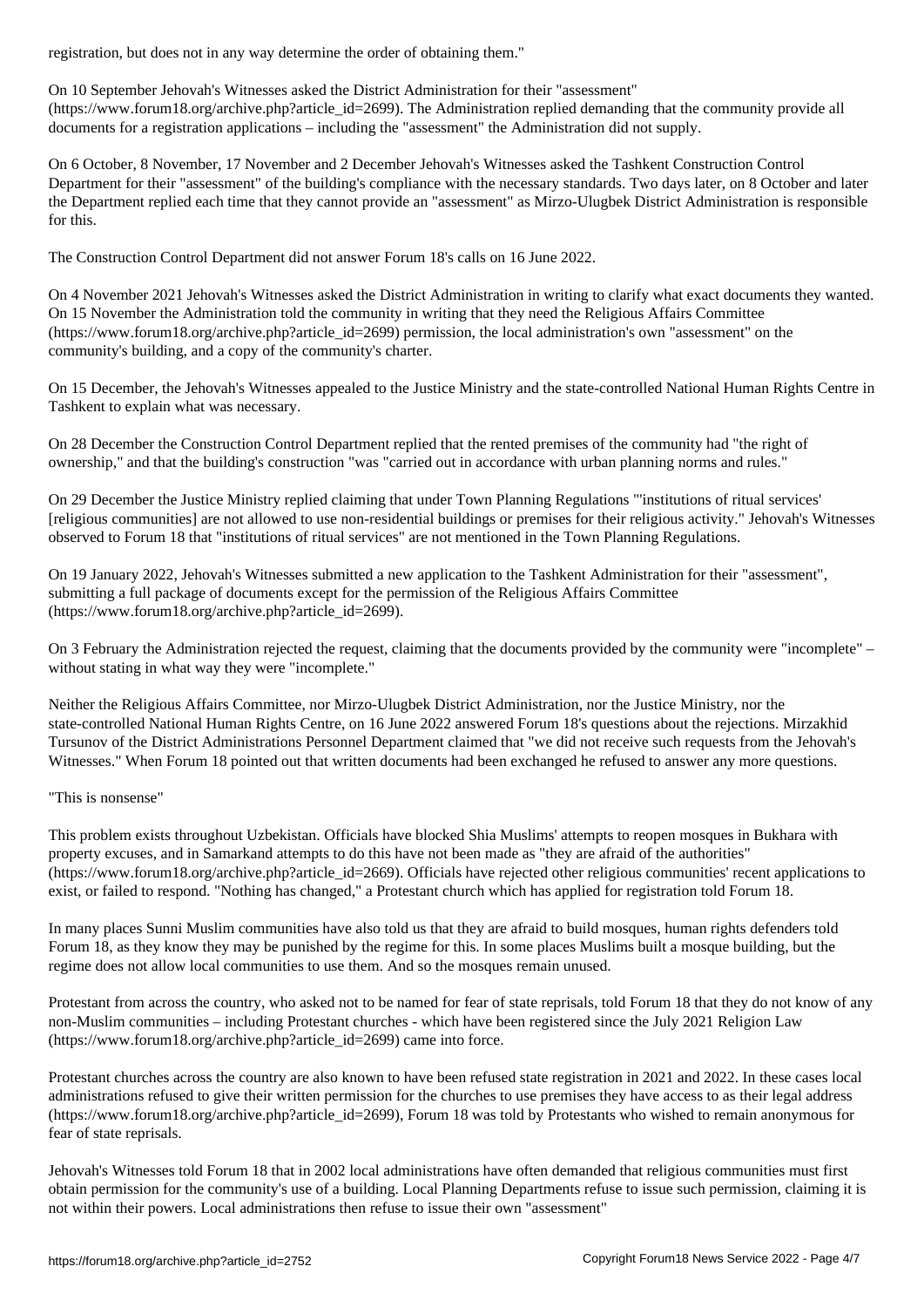Similarly, local administrations and Justice Departments also insist that the postal address of a community can only be at the actual location (https://www.forum18.org/archive.php?article\_id=2699) of a religious building of a religious community, and the community must have a separate building specially constructed for a religious purpose.

"This is nonsense, as the building must be constructed or purchased by the community and put into operation before it receives state registration, which is illegal under the Religion Law (https://www.forum18.org/archive.php?article\_id=2699)," Jehovah's Witnesses observed. Local administrations refuse to accept applications identifying rented premises as the community's location.

Jehovah's Witnesses also noted that there is no published or unified procedure for obtaining the necessary Religious Affairs Committee "expert analysis" or the necessary building "assessment" from local administrations (https://www.forum18.org/archive.php?article\_id=2699). As a result, each state agency makes arbitrary decisions on whether or not to give permission, supply necessary documents, or issue an "expert analysis" or "assessment".

No registration, so people must travel many kilometres to meet to pray

Denials of state registration make it impossible for people to meet together to pray, which often means that if they want to do this they have to travel long distances to another. "Sometimes Muslims have to travel between 50 and 100 kilometers [30 to 60 miles] to different towns to attend a mosque to pray with other Muslims," a human rights defender told Forum 18 on 9 June. "They are not allowed to arrange prayers privately, as they will be punished for it (https://www.forum18.org/archive.php?article\_id=2699)."

Similarly, Catholics in Angren tried in 2019 to register a parish without success

 $(\text{https://www.forum18.org/archive.php?article id=2527})$ . The Catholic parish does not own a building (which as a parish it cannot own without registration), so the parish is prevented from applying for state registration (https://www.forum18.org/archive.php?article\_id=2699). The parish began construction of a church building, but this has stopped at present for technical reasons.

Without state registration neither Mass nor any other Catholic religious meeting can take place in Angren, which prevents local Catholics from receiving Communion at Mass. Receiving Communion once a week is for Catholics an integral part of their faith.

The Religious Affairs Committee (https://www.forum18.org/archive.php?article\_id=2699) only allows Angren's Catholics to travel to Tashkent (about 105 kilometres or 65 miles away) for Mass up to three times a year. However, the Religious Affairs Committee has to be asked whether it will give permission to travel each time this happens.

Still no new mosques for Shias

In Bukhara, Shias began a petition in late 2019 for the reopening of one of the 15 long-closed local Shia mosques. However, police soon visited active members of the community to pressure them to halt the petition (https://www.forum18.org/archive.php?article\_id=2527). They reluctantly complied.

Bakhrom Bakhromov of Bukhara Regional Justice Department, who is responsible in the Department for the registration of religious organisations, claimed to Forum 18 on 14 December 2020 that Shias "have never asked for registration" (https://www.forum18.org/archive.php?article\_id=2622). When Forum 18 pointed out that they had applied and that police had warned Shias not to apply for registration, Bakhromov claimed: "I do not know about it."

Bukhara Regional authorities have in 2022 told the Shia community trying to register the Hoji Bahrom Shia Mosque (https://www.forum18.org/archive.php?article\_id=2669) that they "should not lodge any registration applications," a Muslim who knows the community told Forum 18. They do not want to reveal their identity or other details for fear of state reprisals.

Shia Muslims have themselves repaired the Hoji Bahrom Mosque building, which could accommodate up to 200 worshippers (https://www.forum18.org/archive.php?article\_id=2669), and have collected the details of the 100 founders required by the then-Religion Law. However, in early 2021 officials "verbally told community members that unless they repair a separate smaller damaged building that was used by women visiting the mosque, they will not receive permission to use the mosque." Shia Muslims are trying to decide whether to repair or demolish the building, but do not have the funds for either.

"To pretend that the mosque is open"

### Shortly before a US Commission on International Religious Freedom (USCIRF) delegation

(https://www.uscirf.gov/news-room/uscirf-spotlight/uzbekistan-gaps-principles-and-practice) visited the mosque in April 2022, the local administration renovated the entrance plaque saying "Hoji Bahrom Masjidi" (mosque). "The mosque is closed but Muftiate officials on 24 May opened the mosque for some media to pretend that the mosque is open," a Muslim who asked to remain anonymous for fear of state reprisals told Forum 18. "There are no prayers held there and people do not attend it."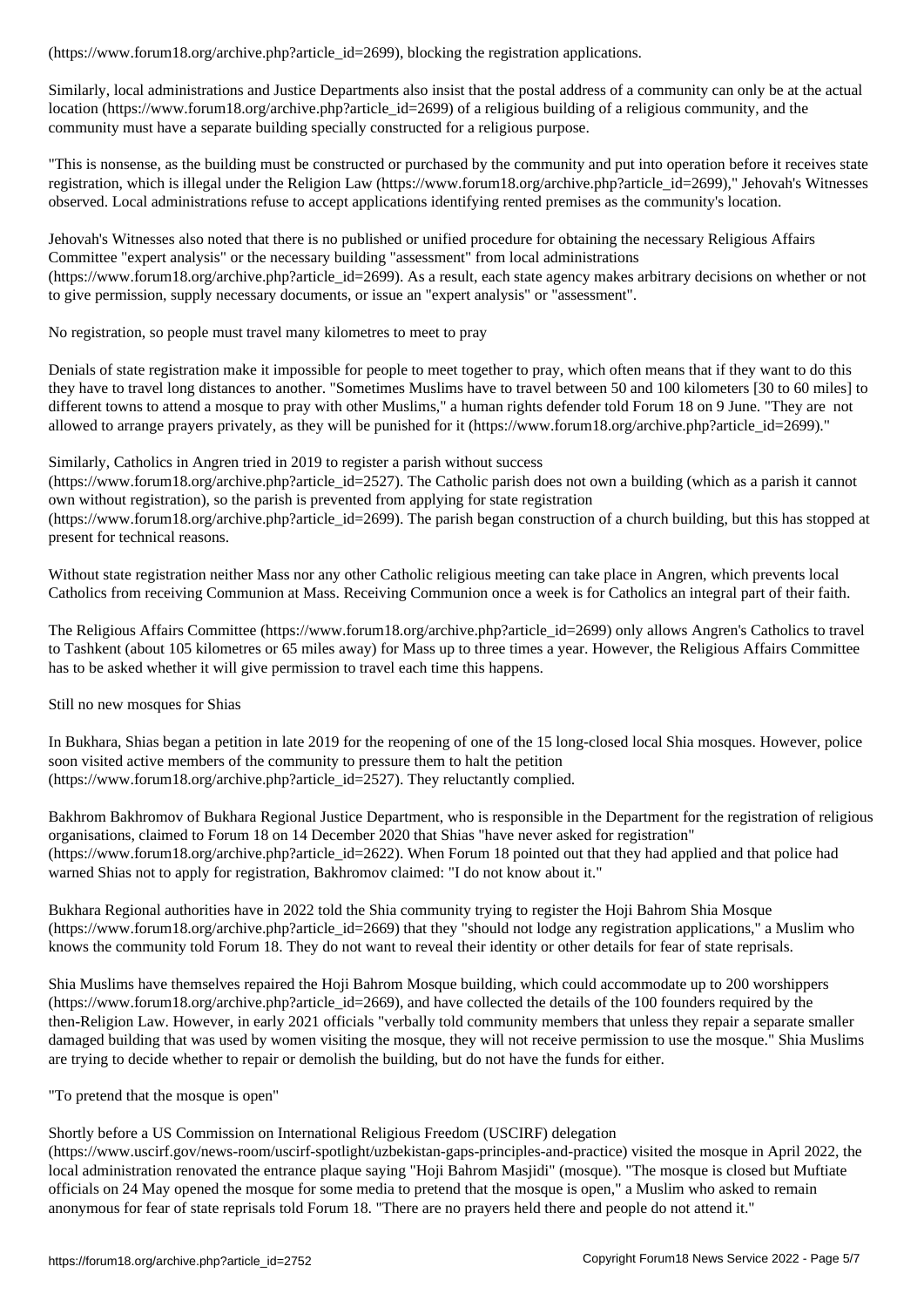Some time after the USCIRF delegation had left Uzbekistan, the local administration changed the entrance plaque to read "Mahalla Guzari" (social affairs). "They keep kitchen utensils there for cooking, as it is a tradition to eat together when gathering for a community activity," the Muslim said. "But we want to be allowed to use it as a mosque."

Bukhara Regional Administration's religious affairs official, Erkin Majidov, was claimed to be busy when Forum 18 asked for an explanation. However, his assistant Gholib Baratov claimed: "It is not a mosque. It is just a building belonging to the local mahalla." He refused to explain why Shia Muslims have been repeatedly blocked from applying for state registration, claiming that "the Justice Department has to decide whether or not to register it."

Bukhara Justice Department officials (who refused to give their names) refused to answer Forum 18's questions about the denials of freedom of religion and belief to Shia Muslims.

Non-residential property not a non-residential property

Jehovah's Witnesses in Samarkand have made repeated applications for state registration in 2018 (when Jehovah's Witnesses were fined for applying for registration) (https://www.forum18.org/archive.php?article\_id=2396) and in 2019 (when other religious communities were ordered by the regime to spy on the Jehovah's Witnesses) (https://www.forum18.org/archive.php?article\_id=2527).

Between 17 August 2021 and 11 February 2022, the local community of Jehovah's Witnesses unsuccessfully tried to obtain the necessary permissions from the Religious Affairs Committee (https://www.forum18.org/archive.php?article\_id=2699) and Samarkand Regional Administration.

The Samarkand Regional Department for Construction Control replied on 16 November 2021 with the claim that the Housing Code requires that the building the community uses must be classified as non-residential. Jehovah's Witnesses replied pointing out that the building was already classified as non-residential.

The Regional Department for Construction Control also claimed that a religious organisation must be created on a land plot, not in a building. On 4 February the Regional Administration claimed that the Sanitary-Epidemiological Service must give permission – an excuse that has been used to reject other registration applications (https://www.forum18.org/archive.php?article\_id=2699).

Local Jehovah's Witnesses on 5 February complained to the Presidential Administration about the obstructions, but no reply has been received. Shokhrukh Khusanov of the Presidential Admistration refused to answer Forum 18's questions about the case.

"Keep mosque numbers at roughly 2,000"?

Human rights defenders and Muslims have noted that in 2021 and 2022 regional administration and state-controlled Muftiate (https://www.forum18.org/archive.php?article\_id=2699) officials across the country have claimed that opening a new mosque in one place means that a different mosque in another place else must be closed down. One Muslim community was told unofficially that the regime does not want to increase the number of officially-registered mosques, and "wants to keep mosque numbers at roughly 2,000."

Religious Affairs Committee officials (who refused to give their name) have refused to discuss this, and Dilmurad (who refused to give his last name) of the Muftiate section responsible for registration of mosques denied that such a policy existed. When asked why mosque registration applications were being rejected, on 9 June he said that "we are not the final authority on this issue, the Religious Affairs Committee (https://www.forum18.org/archive.php?article\_id=2699) is." He then refused to talk more. (END)

Full reports on freedom of thought, conscience and belief in Uzbekistan (https://www.forum18.org/archive.php?query=&religion=all&country=33)

For more background, see Forum 18's Uzbekistan religious freedom survey (https://www.forum18.org/archive.php?article\_id=2699)

Forum 18's compilation of Organisation for Security and Co-operation in Europe (OSCE) freedom of religion or belief commitments (https://www.forum18.org/archive.php?article\_id=1351)

Follow us on Twitter @Forum\_18 (https://twitter.com/forum\_18)

Follow us on Facebook @Forum18NewsService (https://www.facebook.com/Forum18NewsService)

Follow us on Telegram @Forum18NewsService (https://t.me/s/forum18newsservice)

All Forum 18 text may be referred to, quoted from, or republished in full, if Forum 18 is credited as the source.